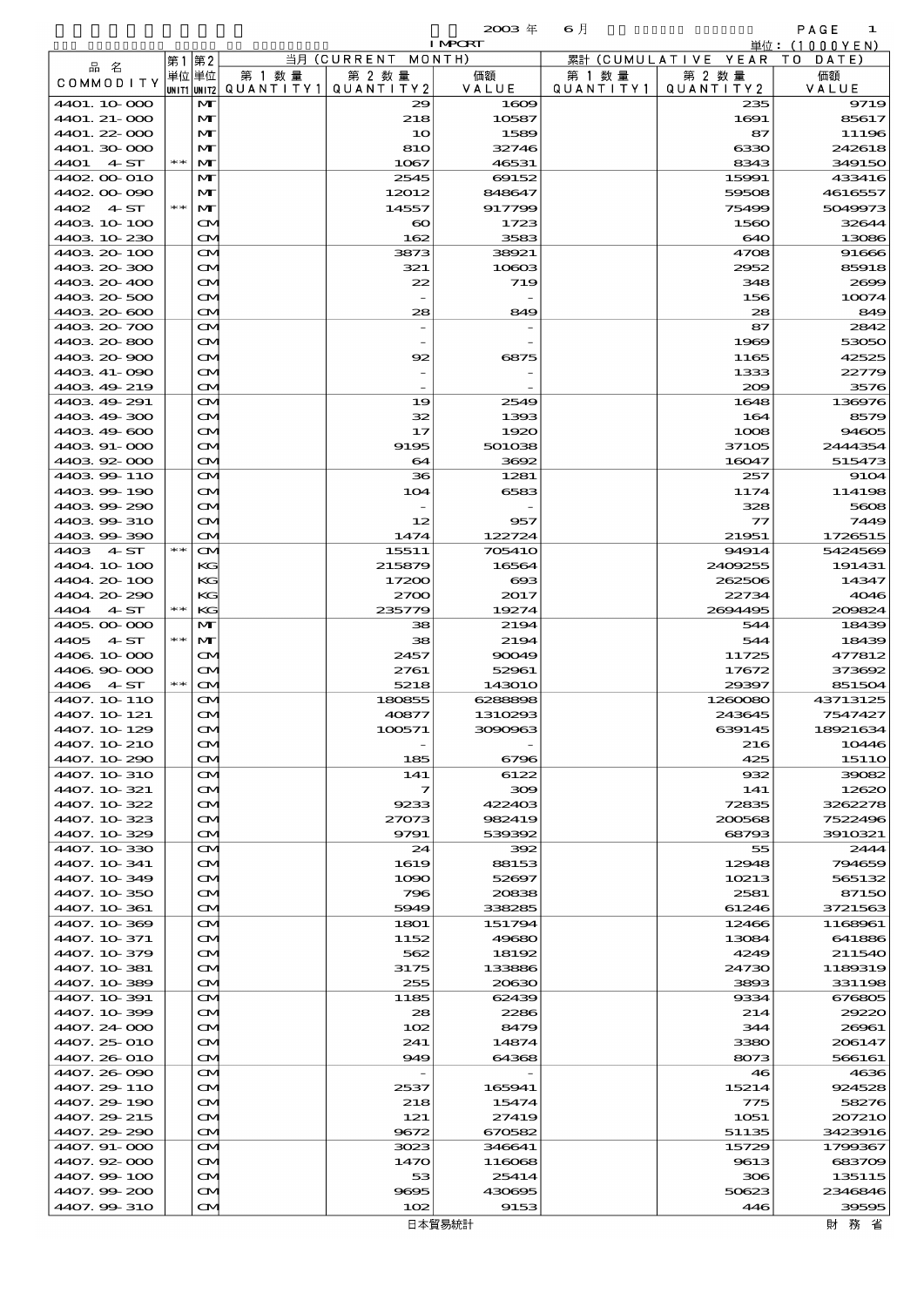$\mathbf{2003} \# \qquad \mathbf{6} \nparallel$  PAGE 2

| $\sim$ $\sim$<br>n an<br>۰.<br>., |  |
|-----------------------------------|--|
|                                   |  |

|                            |              |                            |                     |                      | <b>I MPCRT</b>    |                      |                      | 単位:(1000YEN)       |
|----------------------------|--------------|----------------------------|---------------------|----------------------|-------------------|----------------------|----------------------|--------------------|
| 品名                         | 第1 第2        |                            |                     | 当月(CURRENT           | MONTH)            |                      | 累計 (CUMULATIVE YEAR) | T O<br>DATE        |
| <b>COMMODITY</b>           |              | 単位 単位<br>UNIT1 UNIT2       | 第 1 数量<br>QUANTITY1 | 第 2 数量<br>QUANTITY 2 | 価額<br>VALUE       | 第 1 数 暈<br>QUANTITY1 | 第 2 数量<br>QUANTITY 2 | 価額<br>VALUE        |
| 4407.99-390                |              | $\bf{C}$                   |                     | 26                   | 2455              |                      | 26                   | 2455               |
| 4407.99-400                |              | M                          |                     | 21                   | 1974              |                      | 22                   | 3344               |
| 4407.99-500                |              | $\mathbf{\infty}$          |                     | 31077                | 2202841           |                      | 197486               | 13796901           |
| 4407 4 ST                  | $* *$        | $\mathbf{\Omega}$          |                     | 445676               | 17689245          |                      | 2996062              | 118599583          |
| 4408 10 010<br>4408 10 110 |              | <b>SMKG</b><br><b>SMKG</b> | 4679                | 9654                 | 2890              | 634866<br>5197       | 1303596<br>115500    | 481279<br>9419     |
| 4408 10 210                |              | <b>SMKG</b>                | 725135              | 1108259              | 57720             | 3586656              | 5392129              | 276741             |
| 4408 10 290                |              | <b>SMKG</b>                | 60108               | 43457                | 10985             | 269150               | 206186               | 49552              |
| 4408 31-210                |              | <b>SMKG</b>                |                     |                      |                   | 8877                 | 19175                | 1165               |
| 4408 31-290                |              | <b>SMKG</b>                |                     |                      |                   | 36837                | 15607                | 1186               |
| 4408 39 200                |              | <b>SMKG</b>                |                     |                      |                   | 4258                 | 8640                 | 2017               |
| 4408 39 410<br>4408 39 420 |              | <b>SMKG</b><br><b>SMKG</b> | 16981               | 4833                 | 5434              | 8<br>$\alpha$        | 1484<br>16920        | 549<br>17369       |
| 4408 39 590                |              | SMKG                       |                     |                      |                   | 11536                | 2230                 | 2928               |
| 4408 39 910                |              | <b>SMKG</b>                | 22234               | 13990                | 2892              | 130129               | 56886                | 5419               |
| 4408 39 990                |              | <b>SMKG</b>                | 15074               | 9391                 | 4653              | 142357               | 73633                | 42412              |
| 4408 90 190                |              | <b>SMKG</b>                | 1223                | 924                  | 3454              | 30519                | 76641                | 46143              |
| 4408 90 510<br>4408 90 520 |              | <b>SMKG</b><br>SMKG        | 279000<br>2412      | 64800<br>1300        | 16550<br>1416     | 3013388<br>8493      | 631383<br>4627       | 220933<br>4639     |
| 4408 90 610                |              | <b>SMKG</b>                | 1022355             | 647643               | 115207            | 7567184              | 4322370              | 792026             |
| 4408 90 690                |              | <b>SMKG</b>                | 2932911             | 1812627              | 490960            | 15406693             | 9068878              | 2535176            |
| 4 ST<br>4408               |              | <b>SMKG</b>                | 5082112             | 3716878              | 712161            | 30917078             | 21315885             | 4488953            |
| 4409.10-100                |              | KС                         |                     |                      |                   |                      | 3791                 | 688                |
| 4409 10 200                |              | KG                         |                     | 186156               | 75916             |                      | 1489893              | 615593             |
| 4409.10.310<br>4409 10 320 |              | <b>CMKG</b><br><b>CMKG</b> | 7581<br>2285        | 3499597<br>1052040   | 565635<br>224455  | 43643<br>11298       | 20484195<br>5388948  | 3175791<br>1148075 |
| 4409.20-110                |              | KG                         |                     | 29349                | 4667              |                      | 188485               | 39181              |
| 4409.20-190                |              | KС                         |                     | 44125                | 8773              |                      | 259521               | 62338              |
| 4409.20-200                |              | KG                         |                     | 189459               | 133083            |                      | 1051174              | 657895             |
| 4409 20 310                |              | <b>CMKG</b>                | 581                 | 508170               | 103896            | 3039                 | 2661819              | 555894             |
| 4409.20 320                |              | <b>CMKG</b>                | 254                 | 87509                | 16650             | 2407                 | 883889               | 144779             |
| 4409.20-330<br>4409.20-340 |              | <b>CMKG</b><br><b>CMKG</b> | 1455<br>11199       | 1071009<br>7897253   | 133372<br>1563105 | 7716<br>68287        | 5662634<br>48087422  | 718673<br>9197303  |
| 4409 4 ST                  |              | KG                         |                     | 14564667             | 2829552           |                      | 86161771             | 16316210           |
| 4410 21-010                |              | <b>CMKG</b>                | 14223               | 8945274              | 394365            | 75561                | 47567893             | 2070333            |
| 4410 29 010                |              | <b>CMKG</b>                | 2090                | 1368958              | 64076             | 11420                | 5835749              | 271048             |
| 4410 31-010                |              | <b>CMKG</b>                | 714                 | 475324               | 27276             | 6024                 | 4008705              | 243680             |
| 4410 32 010                |              | <b>CMKG</b>                | 8892                | 5692883              | 428631            | 59917                | 39165062             | 2636471            |
| 4410 33 010<br>4410 33 020 |              | <b>CMKG</b><br><b>CMKG</b> | $\tau$              | 49218                | 2893              | 1434<br>120          | 884766<br>41068      | 68019<br>2008      |
| 4410 39 010                |              | <b>CMKG</b>                | 585                 | 349946               | 27791             | 3774                 | 2404020              | 177178             |
| 4410 39 020                |              | CMKG                       |                     |                      |                   | 4                    | 271 <sub>O</sub>     | 478                |
| 441Q 9O 01O                | $\bf \alpha$ | ⁄IKG                       |                     |                      |                   | 165                  | 74737                | 6984               |
| 4410 4 ST                  |              | <b>CMKG</b>                | 26581               | 16881603             | 945032            | 158419               | 99984710             | 5476199            |
| 4411. 11-000               |              | KG                         |                     | 927852               | 41749             |                      | 5932256              | 269316             |
| 4411.19000<br>4411. 21-000 |              | KG<br>KG                   |                     | 1339235<br>3547243   | 136029<br>154340  |                      | 5288426<br>31666396  | 626483<br>1406504  |
| 4411.29-000                |              | KG                         |                     | 2527520              | 335947            |                      | 14712180             | 1861558            |
| 4411. 31-000               |              | KG                         |                     |                      |                   |                      | 3568                 | 429                |
| 4411.39-000                |              | KG                         |                     | 53065                | 10454             |                      | 330845               | 54705              |
| 4411.91-000                |              | KG                         |                     |                      |                   |                      | 1138                 | 239                |
| 4411.99 000<br>4411 4 ST   | $**$         | KG<br>KG                   |                     | 24743<br>8419658     | 5553<br>684072    |                      | 68272<br>58003081    | 17783<br>4237017   |
| 4412 13 111                |              | <b>CMSM</b>                | 43                  | 2413                 | 7946              | 184                  | 14428                | 19065              |
| 4412 13 119                |              | <b>CMSM</b>                | 182                 | 57654                | 21697             | 2241                 | 805117               | 307920             |
| 4412 13 121                |              | CMISM                      | 1597                | 656398               | 76884             | 6062                 | 2897012              | 343303             |
| 4412 13 122                |              | <b>CMISM</b>               | 232                 | 49978                | 8130              | 4265                 | 1028425              | 184995             |
| 4412 13 123                |              | CMSM                       | 4386                | 487851               | 161499            | 29095                | 3182104              | 1132412            |
| 4412 13 125<br>4412 13 130 |              | CMISM<br>CMSM              | 689<br>302          | 56511<br>10200       | 26841<br>19501    | 3215<br>1636         | 236532<br>54135      | 150928<br>113946   |
| 4412 13 211                |              | CMISM                      | 1442                | 120429               | 111094            | 7929                 | 662027               | 623551             |
| 4412 13 219                |              | CMISM                      | 411                 | 97504                | 43319             | 6438                 | 2102899              | 779312             |
| 4412 13 221                |              | CMSM                       | 1300                | 557294               | 66321             | 11050                | 4638222              | 572755             |
| 4412 13 229                |              | CMISM                      | 943                 | 194727               | 39859             | 5445                 | 1300235              | 245289             |
| 4412 13 231                |              | CMSM                       | 6914                | 690952               | 326505            | 35708                | 3533189              | 1675538            |
| 4412 13 233<br>4412 13 240 |              | CMISM<br>CMISM             | 1000<br>246         | 62148<br>7980        | 50724<br>16586    | 8394<br>1485         | 613039<br>46010      | 398882<br>89994    |
| 4412 14 011                |              | CMSM                       | 3471                | 290566               | 286576            | 16730                | 1669545              | 1369282            |
| 4412 14 019                |              | CMISM                      | 158                 | 15044                | 14321             | 1274                 | 153823               | 110590             |
| 4412 14 031                |              | CMSM                       | 332                 | 129955               | 17961             | 2931                 | 1171165              | 154948             |
| 4412 14 039                |              | CMISM                      | 881                 | 220667               | 57339             | 5171                 | 1324231              | 324485             |
| 4412 14 041<br>4412 14 042 |              | CMISM                      | 2357<br>796         | 273621<br>49588      | 73797             | 18337                | 2022721              | 645537<br>269845   |
| 4412 14 049                |              | CMSM<br>CMSM               | 283                 | 8472                 | 45870<br>10848    | 4770<br>2627         | 305497<br>76119      | 122471             |
| 4412 19 011                |              | CMSM                       | 1312                | 82640                | 55800             | 11929                | 759188               | 510151             |
|                            |              |                            |                     |                      |                   |                      |                      |                    |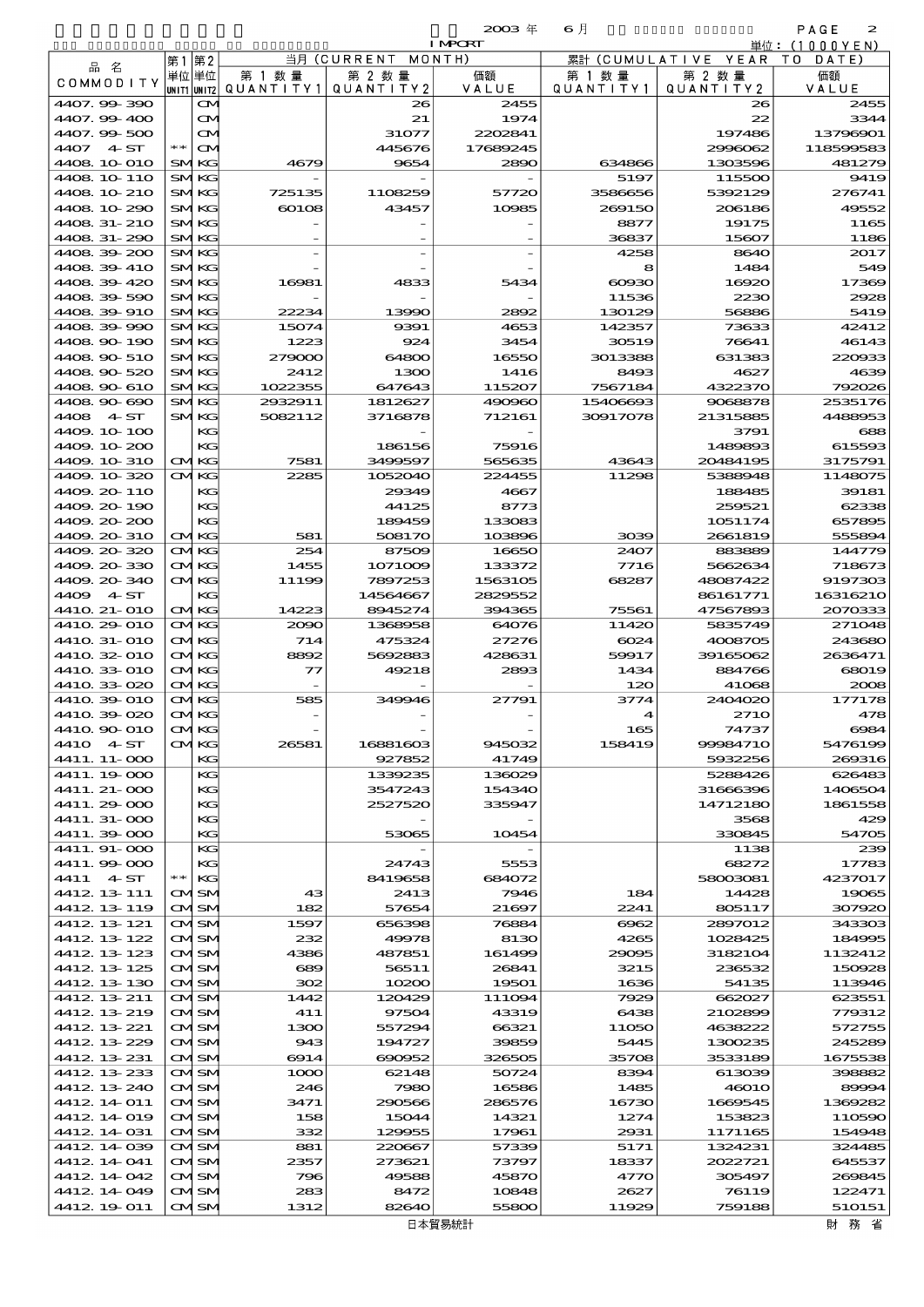| 2113 | <b>΄πτ</b> |
|------|------------|
|      |            |

|                             |       |                   |               |                              | $2003 \text{ } \#$       | 6月                |                            | PAGE<br>з                    |
|-----------------------------|-------|-------------------|---------------|------------------------------|--------------------------|-------------------|----------------------------|------------------------------|
|                             |       |                   | 当月            | (CURRENT                     | <b>I MPORT</b><br>MONTH) | 累計<br>(CUMULATIVE | YEAR                       | 単位:(1000YEN)<br>T 0<br>DATE) |
| 品名                          | 第1    | 第2<br>単位 単位       | 第 1 数 量       | 第 2 数量                       | 価額                       | 第 1 数 量           | 第 2 数量                     | 価額                           |
| <b>COMMODITY</b>            |       | UN I T1  UN I T2  | QUANTITY1     | QUANTITY2                    | VALUE                    | QUANTITY1         | QUANTITY 2                 | VALUE                        |
| 4412 19 019                 |       | CMSM              |               |                              |                          | 204               | 28819                      | 26167                        |
| 4412 19 021                 |       | CMISM             | 82            | 29552                        | 5366                     | $z\pi$            | 86489                      | 17154                        |
| 4412 19 023                 |       | CMISM             | 1167          | 122507                       | 38244                    | 11160             | 1198492                    | 445021                       |
| 4412 19 024                 |       | CMSM              | 4718          | 299130                       | 167596                   | 24154             | 1604095                    | 880982                       |
| 4412 22 010                 |       | CMISM             | 1193          | 59321                        | 56764                    | 4345              | 225819                     | 211072                       |
| 4412.22-090<br>4412 23 010  |       | CMSM              | 5124          | 210862                       | 217812                   | 32718             | 1334857                    | 1391496<br>10540             |
| 4412.23.090                 |       | CMISM<br>CMISM    | 229           | 2770                         | 9232                     | 108<br>288        | 6593<br>6595               | 19765                        |
| 4412, 29-010                |       | CMSM              | 2502          | 83254                        | 191157                   | 14050             | 450077                     | 1133165                      |
| 4412.29.090                 |       | CMISM             | 7472          | 290628                       | 340417                   | 40791             | 1827317                    | 1801144                      |
| 4412.92-010                 |       | <b>CMKG</b>       | 41            | 18950                        | 2382                     | 140               | 71508                      | 11259                        |
| 4412.92-090                 |       | <b>CMKG</b>       | 40            | 20495                        | 2298                     | 587               | 299256                     | 29766                        |
| 4412.93-010                 |       | CMKG              | з             | 2734                         | 502                      | 143               | 101241                     | 9265                         |
| 4412.93-090                 |       | <b>CMKG</b>       |               |                              |                          | 132               | 83012                      | 11025                        |
| 4412 99 010                 |       | <b>CMKG</b>       | 7005          | 3540205                      | 558666                   | 41655             | 21308355                   | 3430761                      |
| 4412.99-090<br>4412<br>4 ST |       | CMKG              | 1470<br>60323 | 832448                       | 125593                   | 11148<br>369709   | 6148333                    | 840840<br>20414621           |
| 441300000                   | ŒМ    | <b>CMKG</b>       | 61            | 56005                        | 3255447<br>14413         | 244               | 225579                     | 65498                        |
| 4413<br>4ST                 |       | CMKG              | 61            | 56005                        | 14413                    | 244               | 225579                     | 65498                        |
| 4414.00-000                 |       | KС                |               | 1061059                      | 396304                   |                   | 6873673                    | 2479946                      |
| 4414<br>4ST                 | $* *$ | KG                |               | 1061059                      | 396304                   |                   | 6873673                    | 2479946                      |
| 4415. 10-000                |       | NO KG             | 598961        | 413986                       | 90660                    | 3925503           | 2021774                    | 509056                       |
| 4415, 20-000                | NO    | KG                | 125943        | 3080881                      | 183484                   | 653355            | 18750517                   | 1164064                      |
| 4415<br>4ST                 |       | NO KG             | 724904        | 3494867                      | 274144                   | 4578858           | 20772291                   | 1673120                      |
| 4416.000.000                |       | KС                |               | 71364                        | 28546                    |                   | 399219                     | 192454                       |
| 4416<br>4ST                 | $* *$ | KС                |               | 71364                        | 28546                    |                   | 399219                     | 192454                       |
| 4417. OO O1O                |       | KС<br>KG          |               | 1902                         | 1730                     |                   | 30364                      | 43307                        |
| 4417.00-020<br>4417<br>4 ST | $* *$ | KG                |               | 170998<br>172900             | 38002<br>39732           |                   | 1309891<br>1340255         | 269898<br>313205             |
| 4418 10 000                 |       | KС                |               | 1397953                      | 695686                   |                   | 7978045                    | 3939485                      |
| 4418.20-000                 |       | KС                |               | 3771832                      | 1388110                  |                   | 19153992                   | 7512797                      |
| 4418.30-000                 |       | KС                |               | 132415                       | 41396                    |                   | 806799                     | 261517                       |
| 4418.40.000                 |       | KG                |               | 2546                         | 255                      |                   | 18600                      | 1832                         |
| 4418.50-000                 |       | KG                |               | 52250                        | 10070                    |                   | 218494                     | 42702                        |
| 4418.90-100                 |       | SMKG              | 1624          | 10650                        | 1551                     | 10796             | 79034                      | 16049                        |
| 4418.90-210                 |       | KС                |               | 85357                        | 73078                    |                   | 690811                     | 432432                       |
| 4418.90-221                 |       | NO KG             | 2409          | 9016                         | 19687                    | 16497             | 74091                      | 137548                       |
| 4418.90-222<br>4418.90-229  |       | <b>CMKG</b>       | 34875         | 15670772                     | 1904088                  | 273017            | 121591546                  | 14702017                     |
| 4418<br>4 ST                |       | KG<br>KС          |               | 7858688<br>28991479          | 1374736<br>5508657       |                   | 37820007<br>188431419      | 6708998<br>33755377          |
| 4419 00 010                 |       | TH KG             | 1854128       | 8664061                      | 1176133                  | 11812529          | 55602989                   | 7754307                      |
| 4419.00-020                 |       | KG                |               | 792218                       | 371746                   |                   | 5666050                    | 2676958                      |
| 4419 4 ST                   |       | KG                |               | 9456279                      | 1547879                  |                   | 61269039                   | 10431265                     |
| 4420.10-000                 |       | KG                |               | 304998                       | 310274                   |                   | 2034609                    | 1753333                      |
| 4420.90-010                 |       | KG                |               | 367                          | 1228                     |                   | 4461                       | 3835                         |
| 4420.90-090                 |       | KG                |               | 976768                       | 345030                   |                   | 6583573                    | 2342050                      |
| 4420 4 ST                   | $* *$ | KG                |               | 1282133                      | 656532                   |                   | 8622643                    | 4099218                      |
| 4421.10-000                 |       | KG                |               | 125326                       | 41186                    |                   | 857767                     | 306012                       |
| 4421.900 010                |       | KG                |               | 2897                         | 3483                     |                   | <b>37310</b>               | 46882                        |
| 4421.90-020<br>4421.90 091  |       | KG<br>KG          |               | 113238<br>405063             | 8959<br>85167            |                   | 693827<br>2624962          | 53751<br>538800              |
| 4421.90092                  |       | КG                |               | 3721                         | 11723                    |                   | 66339                      | 125622                       |
| 4421.90099                  |       | KG                |               | 11807092                     | 2686148                  |                   | 76989593                   | 16980260                     |
| 4421<br>4 ST                | $* *$ | KG                |               | 12457337                     | 2836666                  |                   | 81269798                   | 18051327                     |
| 44<br>$2S\Gamma$            |       |                   |               |                              | 39252600                 |                   |                            | 252497452                    |
|                             |       |                   |               |                              |                          |                   |                            |                              |
| 4501.10-000                 |       | M                 |               | 1                            | 1306                     |                   | $\boldsymbol{\mathcal{A}}$ | 8463                         |
| 4501.90-000                 |       | $\mathbf{M}$      |               | 122                          | 29372                    |                   | 488                        | 116783                       |
| 4501 4 ST                   | $* *$ | M                 |               | 123                          | 30678                    |                   | 492                        | 125246                       |
| 4502.00-000                 | $* *$ | M                 |               | $\mathbf{o}$<br>$\mathbf{o}$ | 1793                     |                   | $30^{\circ}$               | 23356                        |
| 4502 4 ST<br>4503 10 000    |       | M<br>КG           |               | 5622                         | 1793<br>28650            |                   | 30<br>35730                | 23356<br>155828              |
| 4503.90-000                 |       | KG                |               | 49277                        | 13376                    |                   | 368860                     | 117786                       |
| 4503 4 ST                   | $* *$ | KG                |               | 54899                        | 42026                    |                   | 404590                     | 273614                       |
| 4504.10-000                 |       | KG                |               | 281106                       | 116936                   |                   | 1781404                    | 806513                       |
| 4504.90-000                 |       | KG                |               | 104436                       | 35112                    |                   | 858569                     | 272039                       |
| 4504 4. ST                  | ∗∗    | KG                |               | 385542                       | 152048                   |                   | 2639973                    | 1078552                      |
| 45<br>2S <sub>T</sub>       | $* *$ |                   |               |                              | 226545                   |                   |                            | 1500768                      |
|                             |       |                   |               |                              |                          |                   |                            |                              |
| 4601.20010<br>4601.20091    |       | <b>SMKG</b><br>KG | 3408967       | 2195189<br>5952315           | 675256<br>526909         | 21131176          | 12494929<br>21870814       | 4238171<br>2219014           |
| 4601.20099                  |       | КG                |               | 1090208                      | 256816                   |                   | 7861205                    | 2026492                      |
| 4601.91-100                 |       | KG                |               | 80412                        | 4549                     |                   | 1021774                    | 56992                        |
| 4601.91-111                 |       | KG                |               | 484                          | $\cos$                   |                   | 12924                      | 13550                        |
| 4601.91-119                 |       | KG                |               | 74943                        | 3361                     |                   | 439016                     | 28813                        |